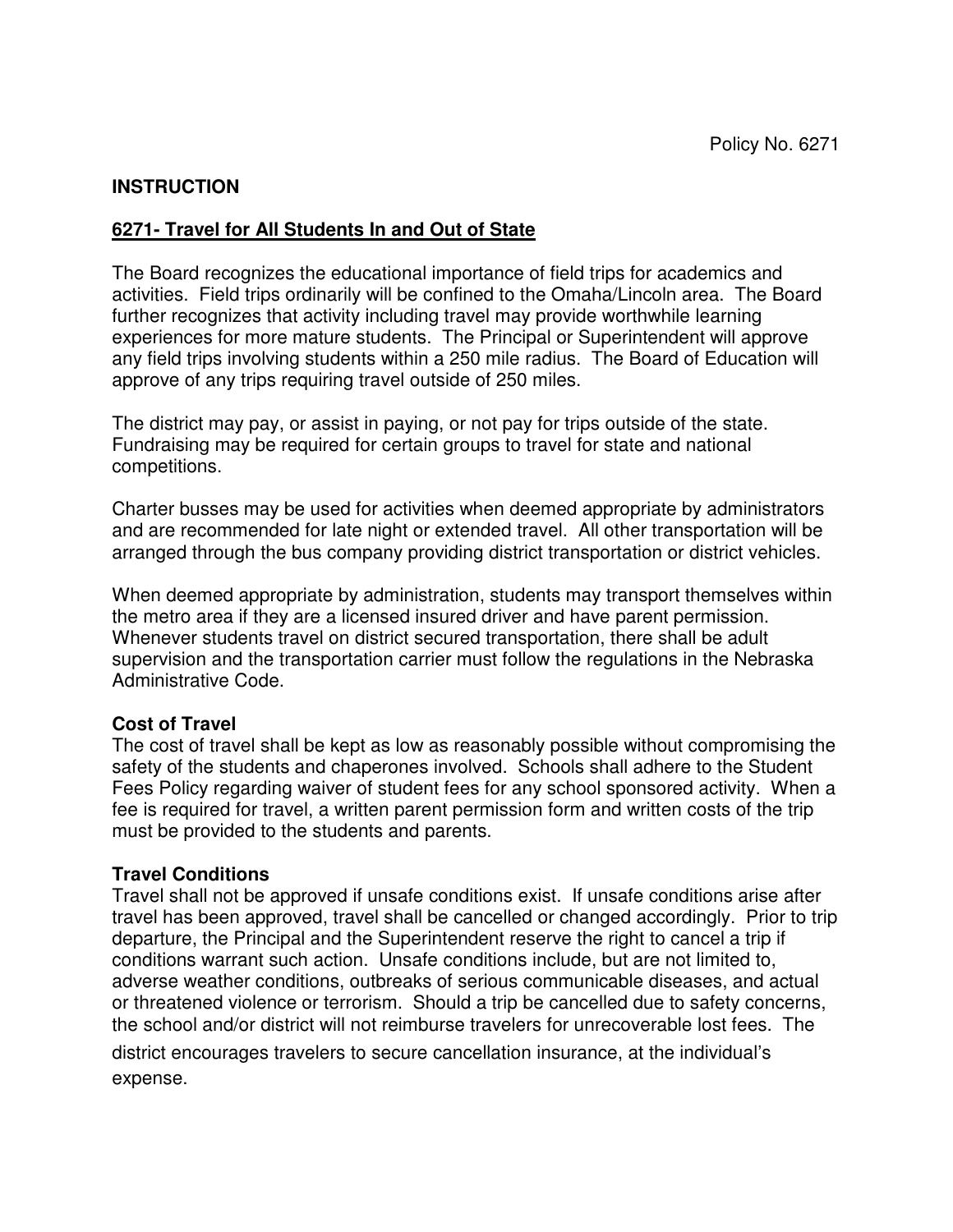#### **Emergencies and Accidents**

In case of an emergency occurring during the activity and/or trip, the sponsor is authorized to make those adjustments necessary to insure the safety and well-being of students and will report the emergency to the appropriate administrator as soon as possible after the safety and security of students has been secured. In non-emergency situations, contact with the appropriate administrator shall be made prior to making any decisions or adjustments of the travel itinerary. In the event of a serious illness or injury, 911 should be called and the parent notified of the situation. If there is only (1) coach or sponsor, the highest priority of supervision will determine whether a coach or sponsor will accompany the student(s) to the hospital. The appropriate administrator will be made aware of the situation.

#### **Student Conduct**

The rules and regulations of the building and the Springfield Platteview Community Schools regarding students and student conduct shall be in effect from the time of departure until the time of return. In the case of a serious violation, the sponsor shall immediately notify the appropriate administrator. The parent(s)/ guardian shall be contacted and one of the following responses will be required: (1) the parent/ guardian will be required to pick up the student; (2) the student will be sent home by the public carrier with a chaperone (if needed) at the parent(s)/ guardian expense; or (3) student will be kept with the group under adult supervision and may lose the privileges associated with the reason for travel.

#### **Approval**

All requests for travel must be approved by a principal or activities director. All requests for travel outside of the 250 mile radius of the district, must have principal approval and be submitted to the Board of Education for approval. Board approval must be granted for out of state travel prior to final acceptance of any invitations to perform or compete and/or finalizing any travel arrangements. Any contracts associated with this travel, must be signed by the principal or activities director, not the coach or sponsor.

#### **Chaperones**

Every effort must be made to find teacher or parent chaperones. Volunteers who are not a teacher or a parent, must have a volunteer form on file and be screened by the central office before chaperoning an overnight trip.

At least (1) certified employee of the district is to accompany any student group during a field trip or overnight stay. A minimum of one additional adult chaperone is required per every 12 students. Based on the location of the trip, the number of chaperones may be increased. Certified employees are on duty during the entire time of the travel and activity. The coach or sponsor shall provide the principal or activities director a travel itinerary including daily activities, travel arrangements, costs, lodging arrangements, and any additional requests by the administrator. Students need to be supervised at all times. Volunteer chaperones will report any behavior problems immediately to the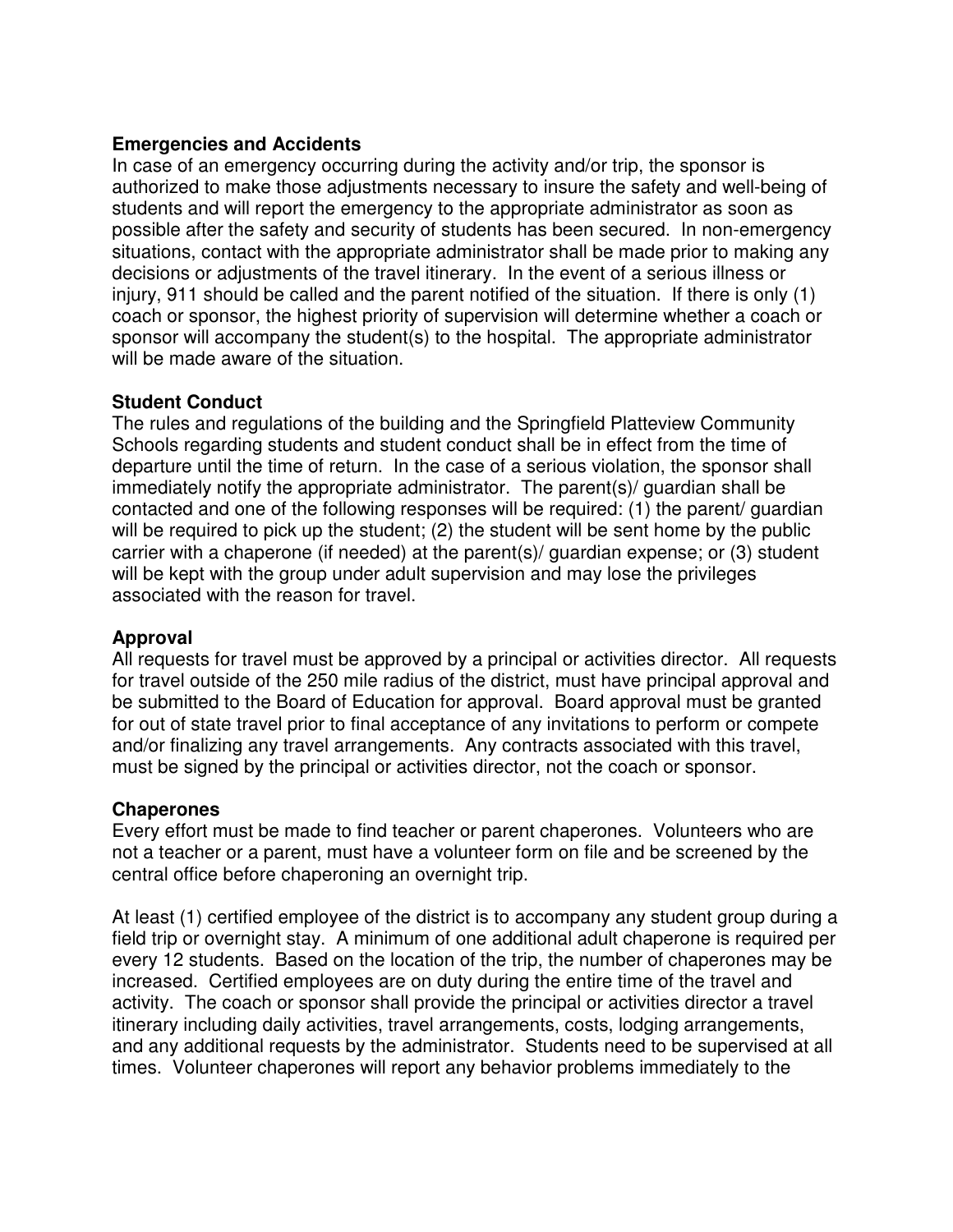certified staff member on duty. Certified staff members will discuss the specific responsibilities with the volunteer chaperones and provide written guidelines.

## **Transportation**

## **School Vans**

The use of school vans are normally limited to a 250 mile radius from the district office. Activities requesting a van for greater distances will require approval of the Board of Education. A request for van use must be made at least three weeks prior to the trip on 250 mile or more mile trips.

# **Private Vehicles**

Use of a sponsor's vehicle for trips is prohibited, unless in a dire or an emergency situation with administrator approval.

Activities where the use of a private vehicle is the only option feasible may be used only if the following requirements are met:

- 1. The private vehicle must be a motor vehicle designed to carry no more than (8) passengers (including the driver) with functional seatbelts for each person.
- 2. No more passengers (including the driver) may be transported in the private vehicle than the vehicle was designed to carry.
- 3. Any person requesting to transport students in a private vehicle must receive prior written permission from the principal or activities director and a parent or legal guardian of the students being transported.
- 4. No employee may transport any student without written consent from the principal or activities director and parent/ legal guardian of the student.
- 5. The principal or activities director shall ensure that the driver holds a valid driver's license and bodily injury and liability protection insurance.
- 6. The principal or activities director must retain a photocopy of the driver's license and insurance documentation.
- 7. No (15) passenger vans shall be used to transport students or staff.
- 8. Completion of the District Driver's Certification Form and filing with the District's Business Office prior to transporting any students.

# **Overnight Travel**

Activities involving overnight travel shall be scheduled to avoid any absences from regularly scheduled classes if at all possible. Most out of state travel will need to be paid through fundraising efforts. Out of state travel will be limited to the United States.

# **K-8 Travel**

K-8 overnight travel is not recommended as part of the K-8 educational program. The district does allow travel for the 6th grade Outdoor Education program and Destination